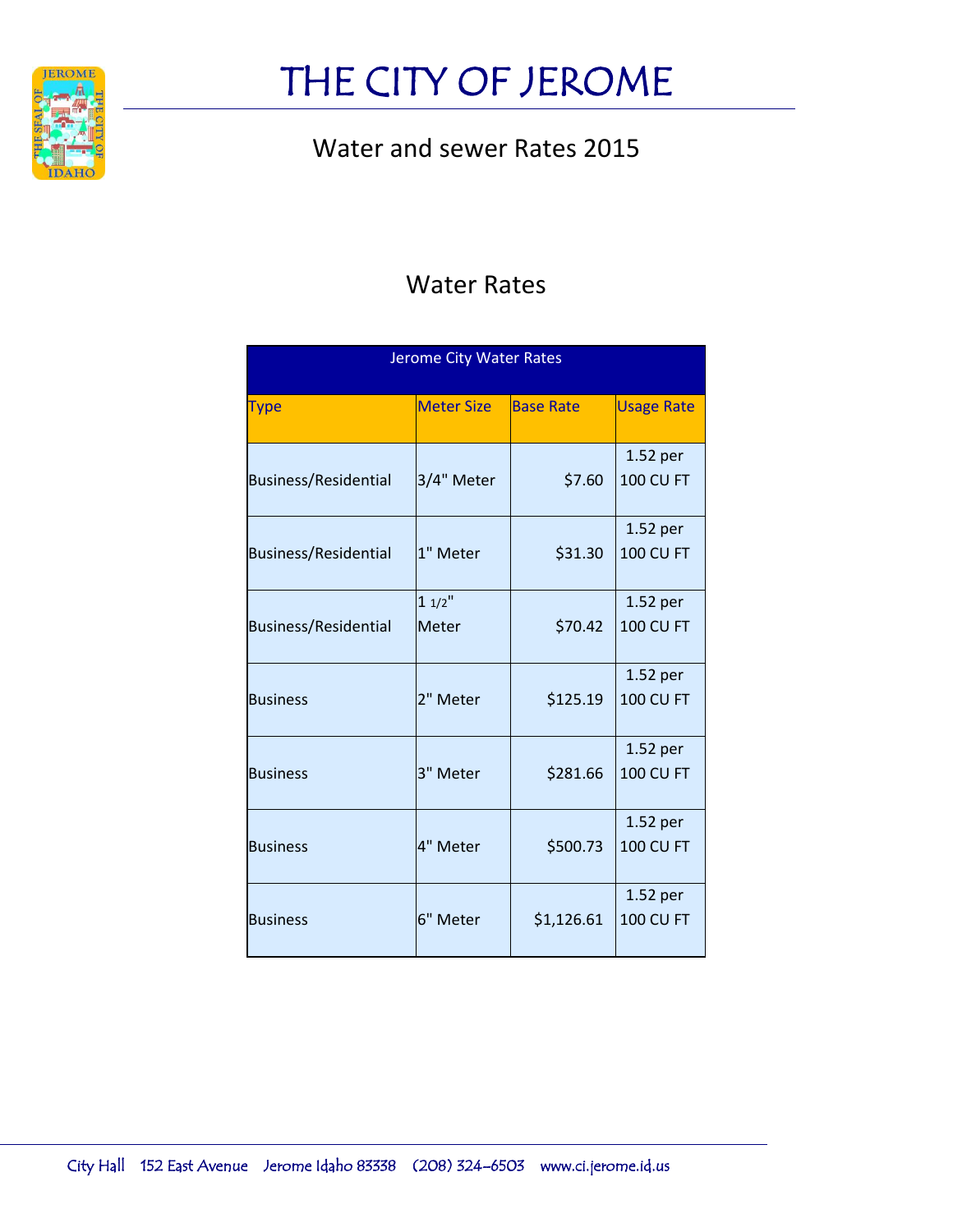#### Sewer Rates

| Class 1-Residential, Low Strength Commercial/Light Industrial (Wastewater Strength Classification Based On<br><b>Biochemical Oxygen Demand Plus Total</b><br>Suspended Solids Strength of 0 - 450 mg/l) |                         |                              |
|---------------------------------------------------------------------------------------------------------------------------------------------------------------------------------------------------------|-------------------------|------------------------------|
| <b>Meter Size</b>                                                                                                                                                                                       | <b>Base Monthly Fee</b> | <b>Usage Fee</b>             |
| 3/4" Meter                                                                                                                                                                                              | \$14.95                 | 2.80 per<br><b>100 CU FT</b> |
| 1" Meter                                                                                                                                                                                                | \$26.58                 | 2.80 per<br><b>100 CU FT</b> |
| 1 1/2" Meter                                                                                                                                                                                            | \$59.80                 | 2.80 per<br><b>100 CU FT</b> |
| 2" Meter                                                                                                                                                                                                | \$106.31                | 2.80 per<br><b>100 CU FT</b> |
| 3" Meter                                                                                                                                                                                                | \$239.20                | 2.80 per<br><b>100 CU FT</b> |
| 4" Meter                                                                                                                                                                                                | \$425.18                | 2.80 per<br><b>100 CU FT</b> |
| 6" Meter                                                                                                                                                                                                | \$956.80                | 2.80 per<br><b>100 CU FT</b> |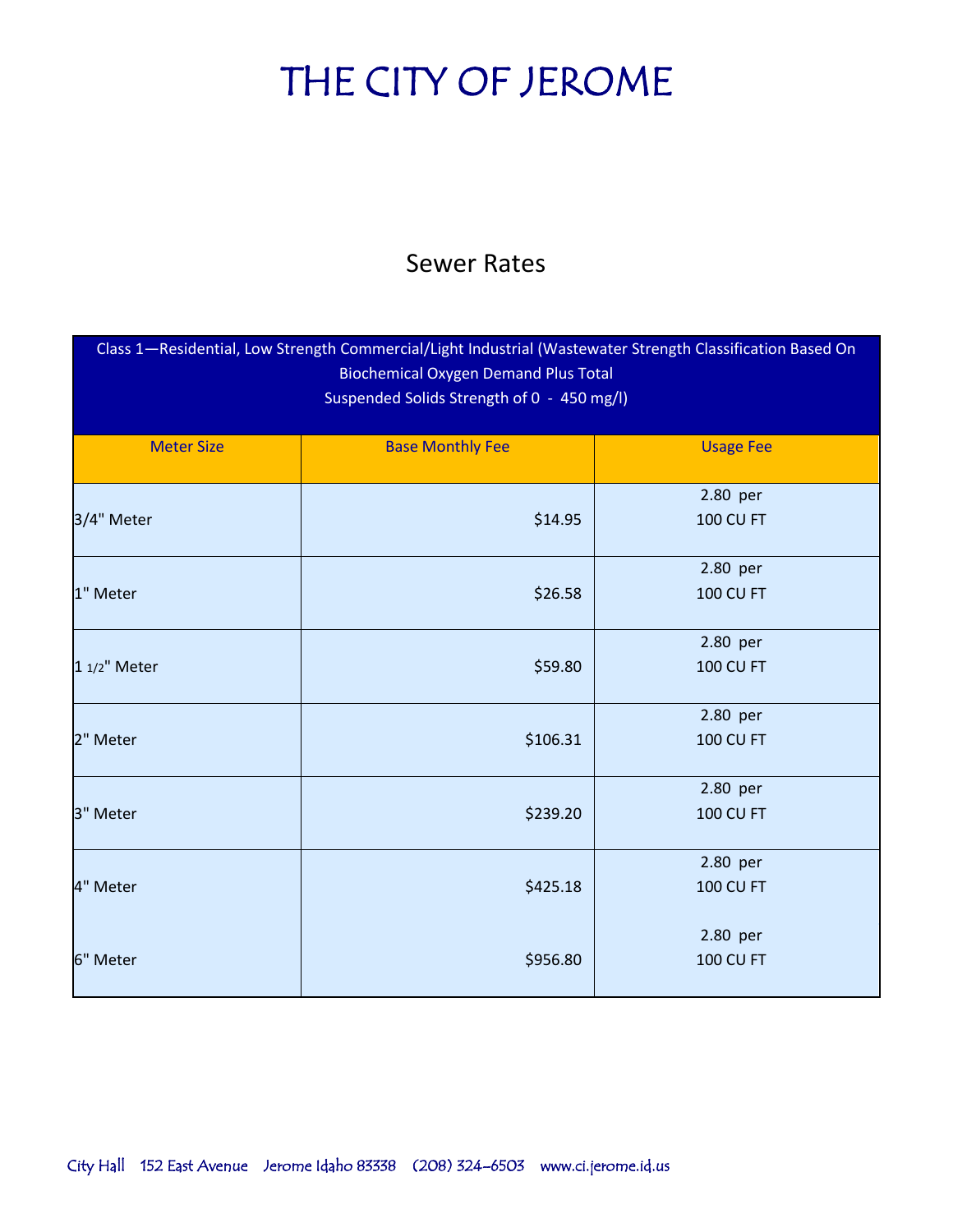| Class 2-Medium Strength Commercial<br>(Wastewater Strength Classification Based On<br><b>Biochemical Oxygen Demand Plus Total</b><br>Suspended Solids Strength of 450 - 600 mg/l) |                         |                              |
|-----------------------------------------------------------------------------------------------------------------------------------------------------------------------------------|-------------------------|------------------------------|
| <b>Meter Size</b>                                                                                                                                                                 | <b>Base Monthly Fee</b> | <b>Usage Fee</b>             |
| 3/4" Meter                                                                                                                                                                        | \$18.69                 | 4.23 per<br><b>100 CU FT</b> |
| 1" Meter                                                                                                                                                                          | \$33.22                 | 4.23 per<br><b>100 CU FT</b> |
| 1 1/2" Meter                                                                                                                                                                      | \$74.75                 | 4.23 per<br><b>100 CU FT</b> |
| 2" Meter                                                                                                                                                                          | \$132.89                | 4.23 per<br><b>100 CU FT</b> |
| 3" Meter                                                                                                                                                                          | \$299.00                | 4.23 per<br><b>100 CU FT</b> |
| 4" Meter                                                                                                                                                                          | \$531.56                | 4.23 per<br><b>100 CU FT</b> |
| 6" Meter                                                                                                                                                                          | \$1196.00               | 4.23 per<br><b>100 CU FT</b> |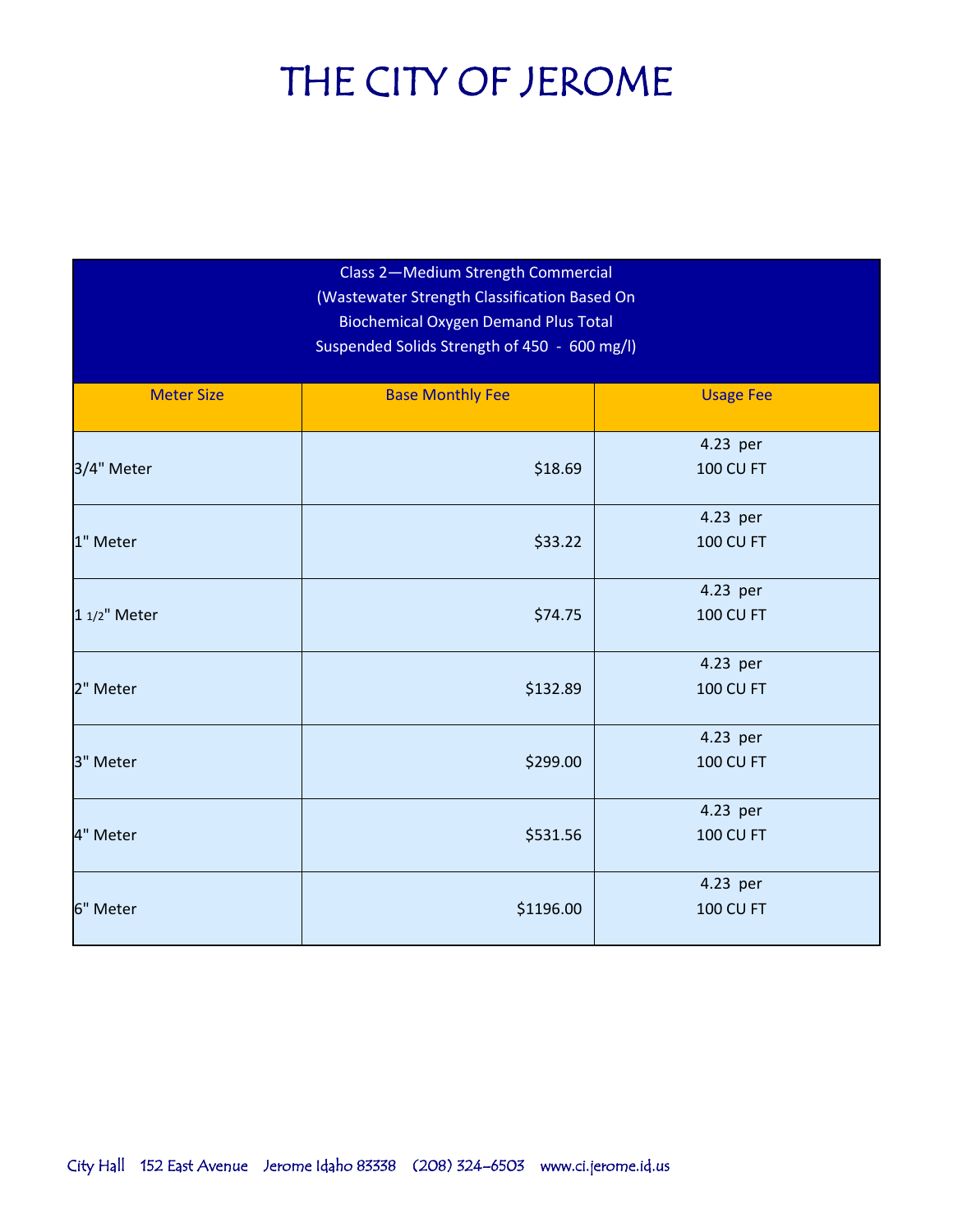| Class 3-High Strength Commercial<br>(Wastewater Strength Classification Based On<br><b>Biochemical Oxygen Demand Plus Total</b><br>Suspended Solids Strength of 600 - 800 mg/l) |                         |                              |
|---------------------------------------------------------------------------------------------------------------------------------------------------------------------------------|-------------------------|------------------------------|
| <b>Meter Size</b>                                                                                                                                                               | <b>Base Monthly Fee</b> | <b>Usage Fee</b>             |
| 3/4" Meter                                                                                                                                                                      | \$22.43                 | 5.65 per<br><b>100 CU FT</b> |
| 1" Meter                                                                                                                                                                        | \$39.87                 | 5.65 per<br><b>100 CU FT</b> |
| 1 1/2" Meter                                                                                                                                                                    | \$89.70                 | 5.65 per<br><b>100 CU FT</b> |
| 2" Meter                                                                                                                                                                        | \$159.47                | 5.65 per<br><b>100 CU FT</b> |
| 3" Meter                                                                                                                                                                        | \$358.80                | 5.65 per<br><b>100 CU FT</b> |
| 4" Meter                                                                                                                                                                        | \$637.87                | 5.65 per<br><b>100 CU FT</b> |
| 6" Meter                                                                                                                                                                        | \$1435.20               | 5.65 per<br><b>100 CU FT</b> |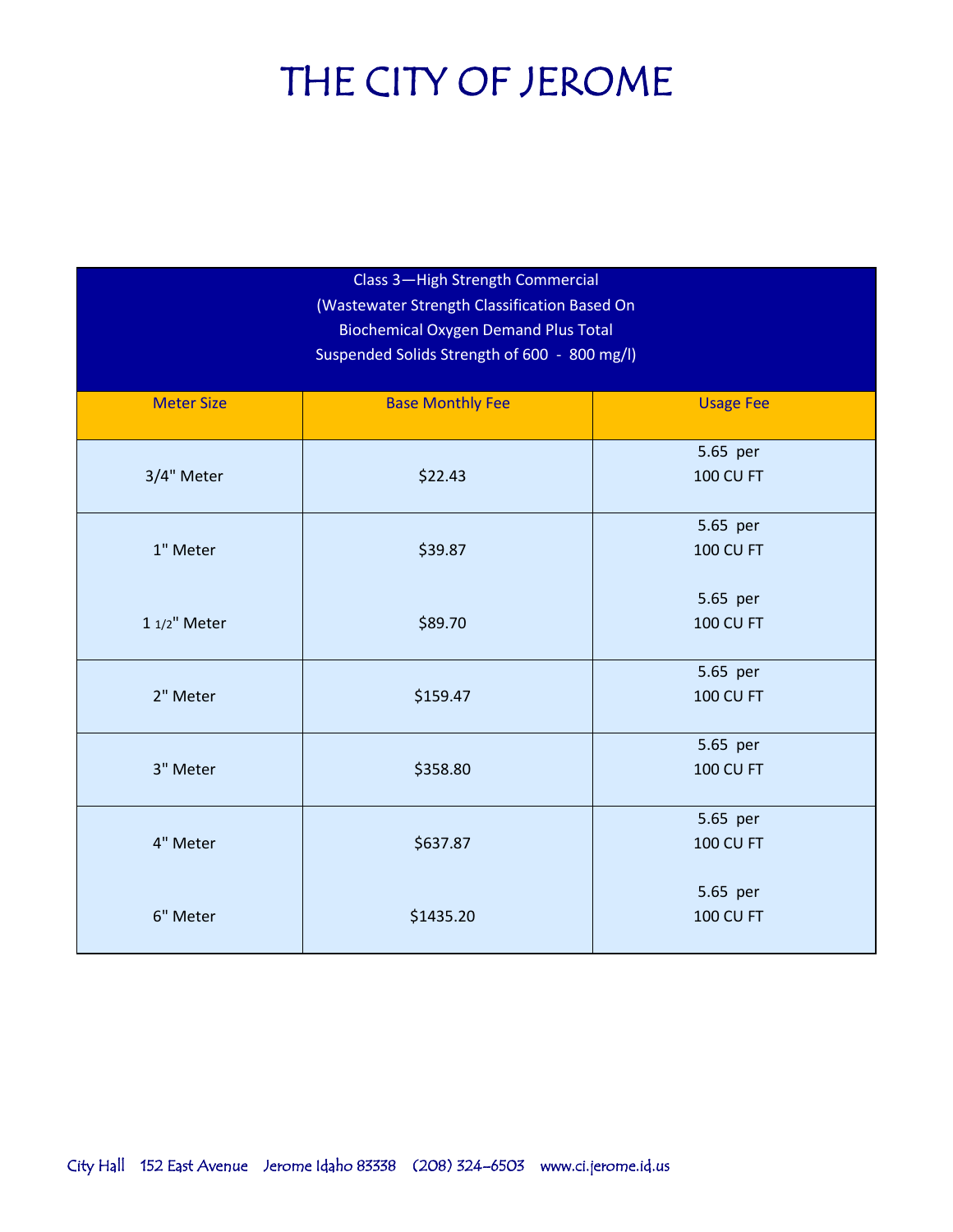| Class 4-High Strength Commercial<br>(Wastewater Strength Classification Based On<br><b>Biochemical Oxygen Demand Plus Total</b><br>Suspended Solids Strength of 800 - 1,000 mg/l) |                         |                              |
|-----------------------------------------------------------------------------------------------------------------------------------------------------------------------------------|-------------------------|------------------------------|
| <b>Meter Size</b>                                                                                                                                                                 | <b>Base Monthly Fee</b> | <b>Usage Fee</b>             |
| 3/4" Meter                                                                                                                                                                        | \$26.16                 | 7.03 per<br><b>100 CU FT</b> |
| 1" Meter                                                                                                                                                                          | \$46.52                 | 7.03 per<br><b>100 CU FT</b> |
| 1 1/2" Meter                                                                                                                                                                      | \$104.65                | 7.03 per<br><b>100 CU FT</b> |
| 2" Meter                                                                                                                                                                          | \$186.04                | 7.03 per<br><b>100 CU FT</b> |
| 3" Meter                                                                                                                                                                          | \$418.60                | 7.03 per<br><b>100 CU FT</b> |
| 4" Meter                                                                                                                                                                          | \$744.18                | 7.03 per<br><b>100 CU FT</b> |
| 6" Meter                                                                                                                                                                          | \$1674.40               | 7.03 per<br><b>100 CU FT</b> |